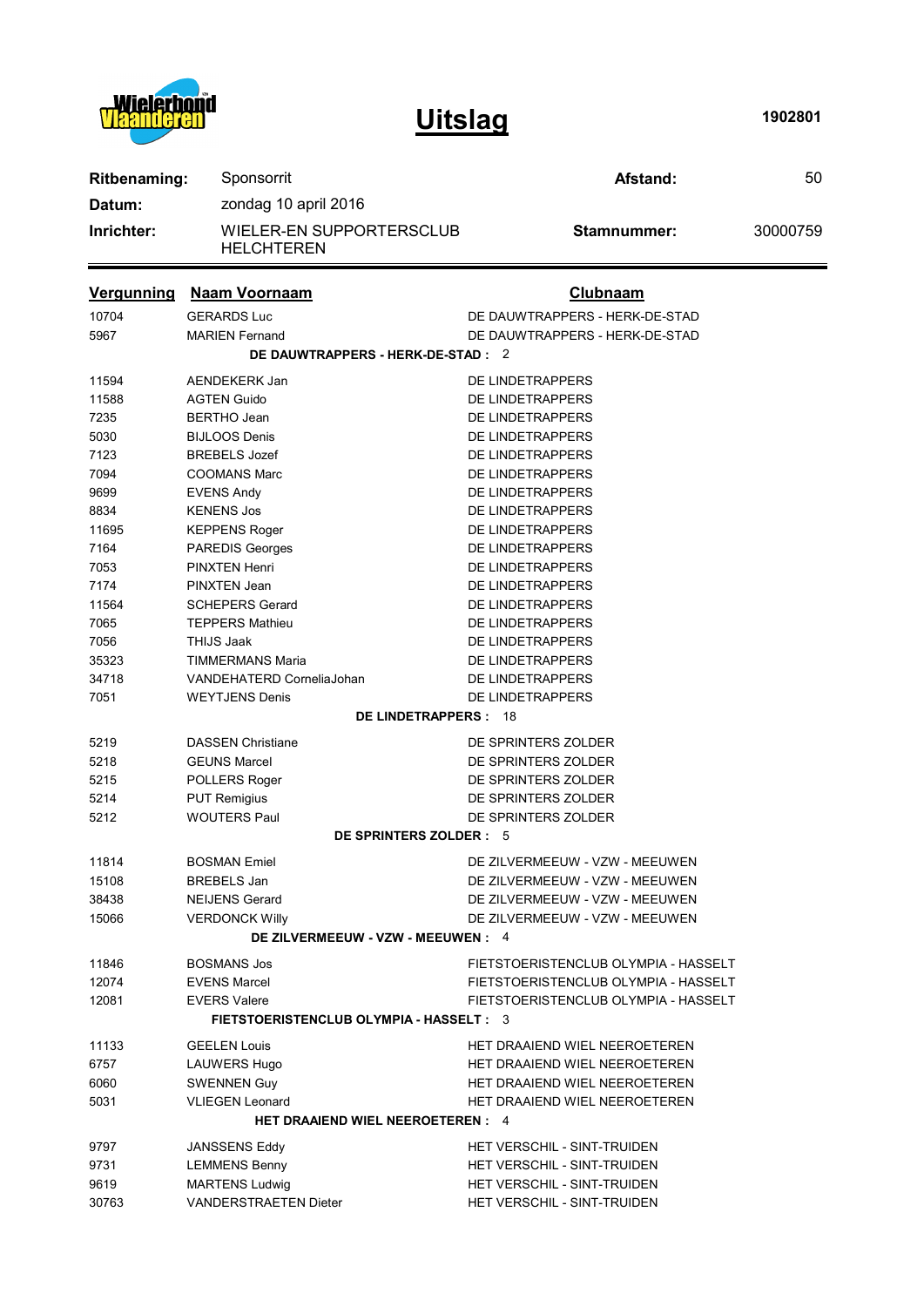| Vergunning                          | <b>Naam Voornaam</b>                        | Clubnaam                           |  |  |  |
|-------------------------------------|---------------------------------------------|------------------------------------|--|--|--|
| 10276                               | <b>VANDERSTRAETEN Ludo</b>                  | <b>HET VERSCHIL - SINT-TRUIDEN</b> |  |  |  |
|                                     | <b>HET VERSCHIL - SINT-TRUIDEN: 5</b>       |                                    |  |  |  |
| 15912                               | <b>JANS Dominic</b>                         | <b>INDIVIDUEEL</b>                 |  |  |  |
| 15970                               | <b>LUCAS Marc</b>                           | <b>INDIVIDUEEL</b>                 |  |  |  |
|                                     |                                             |                                    |  |  |  |
| 5250                                | <b>NOUWEN Bruno</b>                         | <b>INDIVIDUEEL</b>                 |  |  |  |
| 5264                                | <b>VOGELS Tony</b><br><b>INDIVIDUEEL: 4</b> | <b>INDIVIDUEEL</b>                 |  |  |  |
|                                     |                                             |                                    |  |  |  |
| 347                                 | <b>BEERTEN Romain</b>                       | K.W.T.C. PEDAALCLUB HEUSDEN VZW    |  |  |  |
| 370                                 | <b>BORTELS Jozef</b>                        | K.W.T.C. PEDAALCLUB HEUSDEN VZW    |  |  |  |
| 430                                 | <b>CROES Klara</b>                          | K.W.T.C. PEDAALCLUB HEUSDEN VZW    |  |  |  |
| 24371                               | <b>EERDEKENS CecileJosee</b>                | K.W.T.C. PEDAALCLUB HEUSDEN VZW    |  |  |  |
| 377                                 | <b>ELSEN Roland</b>                         | K.W.T.C. PEDAALCLUB HEUSDEN VZW    |  |  |  |
| 424                                 | <b>GYBELS Chris</b>                         | K.W.T.C. PEDAALCLUB HEUSDEN VZW    |  |  |  |
| 19057                               | <b>LAGAEYSSE Ortwin</b>                     | K.W.T.C. PEDAALCLUB HEUSDEN VZW    |  |  |  |
| 351                                 | MERTENS André                               | K.W.T.C. PEDAALCLUB HEUSDEN VZW    |  |  |  |
| 344                                 | PUT Henri                                   | K.W.T.C. PEDAALCLUB HEUSDEN VZW    |  |  |  |
| 12079                               | SABO Jozef                                  | K.W.T.C. PEDAALCLUB HEUSDEN VZW    |  |  |  |
| 12068                               | <b>SCHEPERS Rafael</b>                      | K.W.T.C. PEDAALCLUB HEUSDEN VZW    |  |  |  |
| K.W.T.C. PEDAALCLUB HEUSDEN VZW: 11 |                                             |                                    |  |  |  |
| 10735                               | <b>BREBELS</b> Jean                         | KON.W.C.PEERDER PEDAAL V.Z.W.      |  |  |  |
|                                     | KON.W.C.PEERDER PEDAAL V.Z.W.: 1            |                                    |  |  |  |
| 213                                 | <b>HOOGEWYS Eric</b>                        | SC VERBROEDERING - KAULILLE        |  |  |  |
| 12134                               | <b>NOUWEN Jacobus</b>                       | SC VERBROEDERING - KAULILLE        |  |  |  |
|                                     | <b>SC VERBROEDERING - KAULILLE: 2</b>       |                                    |  |  |  |
| 16706                               | <b>HERMANS Glenn</b>                        | <b>TRUDO FIETSERS - HELCHTEREN</b> |  |  |  |
| 16767                               | <b>TIMMERS Pierre</b>                       | <b>TRUDO FIETSERS - HELCHTEREN</b> |  |  |  |
| 39479                               | <b>VANPAESCHEN Jochen</b>                   | <b>TRUDO FIETSERS - HELCHTEREN</b> |  |  |  |
|                                     | <b>TRUDO FIETSERS - HELCHTEREN: 3</b>       |                                    |  |  |  |
| 118666                              | <b>KESTERS MARCEL</b>                       | <b>VWB/LBC BERKENCROSSERS</b>      |  |  |  |
|                                     | <b>VWB/LBC BERKENCROSSERS: 1</b>            |                                    |  |  |  |
| 135231                              | <b>DELOCHT WIM</b>                          | <b>VWB/WTC ANTWERPEN</b>           |  |  |  |
|                                     | <b>VWB/WTC ANTWERPEN: 1</b>                 |                                    |  |  |  |
| 108702                              | <b>DINGENS DENNIS</b>                       | <b>VWB/WTC LIMBURG</b>             |  |  |  |
| 159928                              | <b>MEYNCKENS FRANK</b>                      | <b>VWB/WTC LIMBURG</b>             |  |  |  |
|                                     | <b>VWB/WTC LIMBURG: 2</b>                   |                                    |  |  |  |
| 11753                               | <b>BARY Francis</b>                         | W.T.C. HAM                         |  |  |  |
| 15380                               | <b>BEERTEN Petrus</b>                       | W.T.C. HAM                         |  |  |  |
| 15381                               | <b>BREUGELMANS Leonard</b>                  | W.T.C. HAM                         |  |  |  |
|                                     |                                             |                                    |  |  |  |
|                                     | W.T.C. HAM: 3                               |                                    |  |  |  |
| 5162                                | <b>FOLLON Patrick</b>                       | W.T.C. HET GROOT VERZET GENK       |  |  |  |
| 16106                               | <b>SPREUWERS Wouter</b>                     | W.T.C. HET GROOT VERZET GENK       |  |  |  |
| 12235                               | <b>VEESTRAETEN Luc</b>                      | W.T.C. HET GROOT VERZET GENK       |  |  |  |
| 24636                               | <b>VEESTRAETEN Stef</b>                     | W.T.C. HET GROOT VERZET GENK       |  |  |  |
| W.T.C. HET GROOT VERZET GENK : 4    |                                             |                                    |  |  |  |
| 17473                               | <b>BERGS Joseph</b>                         | W.T.C.BEVER-CLUB - BEVERLO         |  |  |  |
| 6701                                | <b>DRIESEN Mathieu</b>                      | W.T.C.BEVER-CLUB - BEVERLO         |  |  |  |
| 6649                                | <b>KENENS Rene</b>                          | W.T.C.BEVER-CLUB - BEVERLO         |  |  |  |
| 38452                               | <b>VAES Andreas</b>                         | W.T.C.BEVER-CLUB - BEVERLO         |  |  |  |
| W.T.C.BEVER-CLUB - BEVERLO : 4      |                                             |                                    |  |  |  |
| 37498                               | <b>BOTTU Reinhilde</b>                      | W.T.C.GENKER TRAPPERS              |  |  |  |
| 12137                               | <b>BYNENS Eduard</b>                        | <b>W.T.C.GENKER TRAPPERS</b>       |  |  |  |
| 24901                               | <b>DIRKS Christiaan</b>                     | <b>W.T.C.GENKER TRAPPERS</b>       |  |  |  |
| 11862                               | <b>DIRKS Christof</b>                       | <b>W.T.C.GENKER TRAPPERS</b>       |  |  |  |
| 269                                 | <b>GIELEN Leon</b>                          | <b>W.T.C.GENKER TRAPPERS</b>       |  |  |  |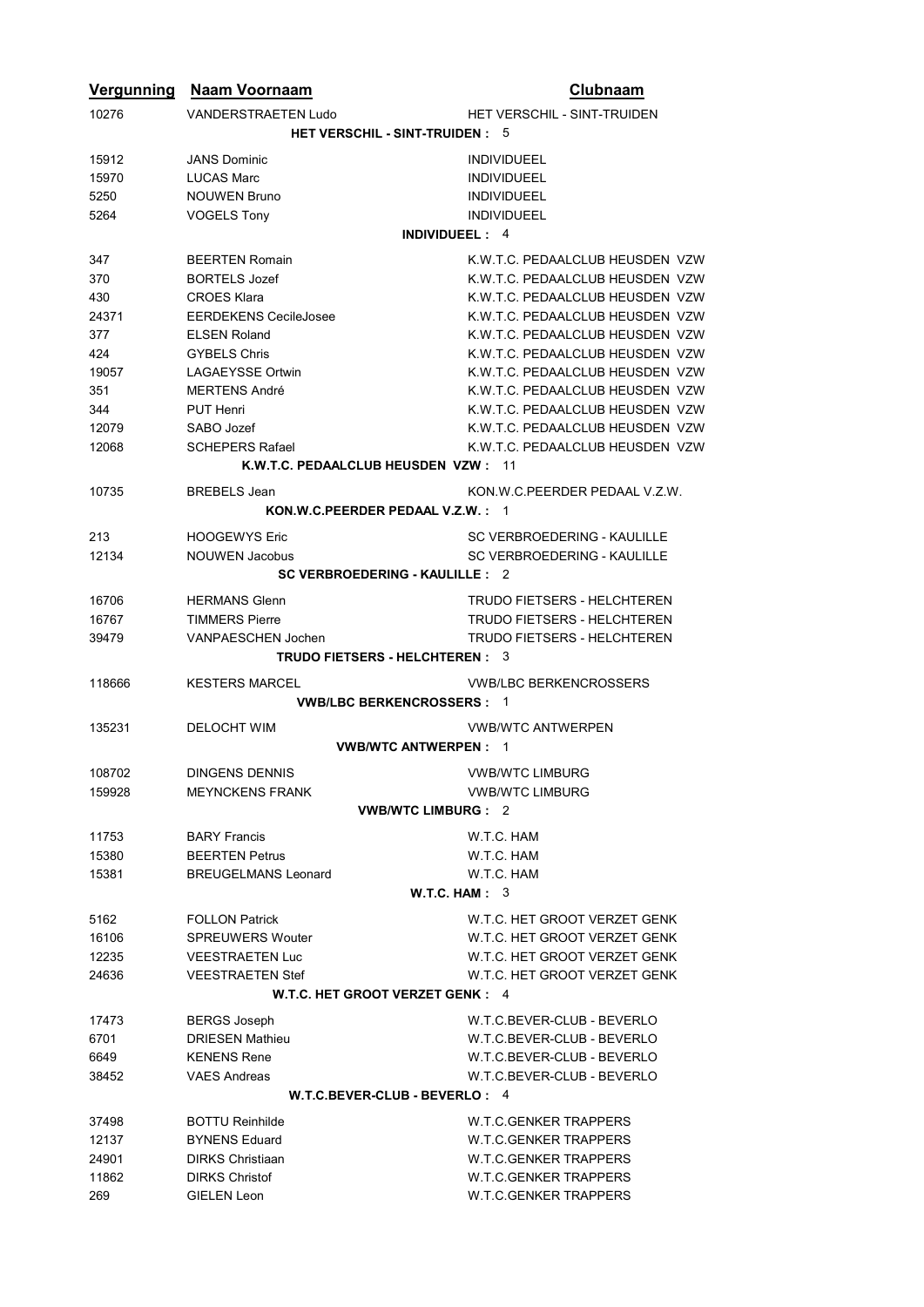| <b>Vergunning</b> | <b>Naam Voornaam</b>             | Clubnaam                     |
|-------------------|----------------------------------|------------------------------|
| 17004             | <b>GIJBELS Louis</b>             | <b>W.T.C.GENKER TRAPPERS</b> |
| 261               | <b>LOENERS Henri</b>             | <b>W.T.C.GENKER TRAPPERS</b> |
| 37449             | <b>MAES Robert</b>               | <b>W.T.C.GENKER TRAPPERS</b> |
| 2051              | <b>MERLIN Rudy.Maurice</b>       | <b>W.T.C.GENKER TRAPPERS</b> |
| 264               | <b>PANIS Maurice</b>             | <b>W.T.C.GENKER TRAPPERS</b> |
| 24787             | <b>SEGERS Maria</b>              | <b>W.T.C.GENKER TRAPPERS</b> |
| 50638             | SIBORGS Jarne                    | <b>W.T.C.GENKER TRAPPERS</b> |
| 37499             | <b>SIBORGS Nicky</b>             | <b>W.T.C.GENKER TRAPPERS</b> |
| 12113             | <b>SMETS Albert</b>              | <b>W.T.C.GENKER TRAPPERS</b> |
| 12119             | <b>VAES Freddy</b>               | <b>W.T.C.GENKER TRAPPERS</b> |
| 12149             | <b>VOORTMANS Johannes</b>        | <b>W.T.C.GENKER TRAPPERS</b> |
| 22702             | <b>WEVERS Anita</b>              | <b>W.T.C.GENKER TRAPPERS</b> |
|                   | <b>W.T.C.GENKER TRAPPERS: 17</b> |                              |
| 14957             | <b>BERBEN Guido</b>              | WTC DE GRENSRIDDERS KOTEM    |
| 6187              | <b>BOLLEN Jos</b>                | WTC DE GRENSRIDDERS KOTEM    |
| 6174              | <b>VANHEUSDEN Guido</b>          | WTC DE GRENSRIDDERS KOTEM    |
| 6154              | VANHEUSDEN Jozef                 | WTC DE GRENSRIDDERS KOTEM    |
|                   | WTC DE GRENSRIDDERS KOTEM: 4     |                              |
|                   |                                  |                              |
| 845               | <b>EMMERS Jean</b>               | WTC DE SLUISTRAPPERS LOZEN   |
|                   | WTC DE SLUISTRAPPERS LOZEN : 1   |                              |
| 10688             | <b>BEERTENS Rudi</b>             | <b>WTC HELCHTEREN</b>        |
| 5175              | <b>BERKERS Coenraad</b>          | <b>WTC HELCHTEREN</b>        |
| 10687             | <b>BEX Patrick</b>               | <b>WTC HELCHTEREN</b>        |
| 10677             | <b>BIELEN Valere</b>             | <b>WTC HELCHTEREN</b>        |
| 15013             | <b>CARDINAELS Andre</b>          | <b>WTC HELCHTEREN</b>        |
| 5186              | <b>CEUNEN Frans</b>              | <b>WTC HELCHTEREN</b>        |
| 5187              | <b>COENE Denis</b>               | <b>WTC HELCHTEREN</b>        |
| 10686             | <b>CUPPENS Emmanuel</b>          | <b>WTC HELCHTEREN</b>        |
| 10678             | <b>CUPPENS Jos</b>               | <b>WTC HELCHTEREN</b>        |
| 10685             | <b>DECKERS</b> Peter             | <b>WTC HELCHTEREN</b>        |
| 15002             | <b>EERDEKENS Jaak</b>            | <b>WTC HELCHTEREN</b>        |
| 15009             | <b>EERDEKENS Luc</b>             | <b>WTC HELCHTEREN</b>        |
| 15004             | <b>EYCKENS Johan</b>             | <b>WTC HELCHTEREN</b>        |
| 15003             | <b>FOLLON Louis</b>              | <b>WTC HELCHTEREN</b>        |
| 15005             | <b>GEUNS Andre</b>               | <b>WTC HELCHTEREN</b>        |
| 34102             | <b>GIELEN Alice</b>              | <b>WTC HELCHTEREN</b>        |
| 15006             | <b>GIJBELS Louis</b>             | <b>WTC HELCHTEREN</b>        |
| 5188              | <b>GILISSEN Louis</b>            | <b>WTC HELCHTEREN</b>        |
| 34103             | <b>GOS Christiane</b>            | <b>WTC HELCHTEREN</b>        |
| 10674             | JANSEN Ivo                       | <b>WTC HELCHTEREN</b>        |
| 5208              | <b>KESTERS Lucienne</b>          | <b>WTC HELCHTEREN</b>        |
| 10683             | KNUTS Hugo                       | <b>WTC HELCHTEREN</b>        |
| 5286              | <b>LEMMENS Jaak</b>              | <b>WTC HELCHTEREN</b>        |
| 5289              | MADOU Jaak                       | <b>WTC HELCHTEREN</b>        |
| 10684             | <b>PELLENS Willy</b>             | <b>WTC HELCHTEREN</b>        |
| 5291              | <b>SAX Rudi</b>                  | <b>WTC HELCHTEREN</b>        |
| 5293              | <b>SCHOOFS Martin</b>            | <b>WTC HELCHTEREN</b>        |
| 15001             | <b>SCHUERMANS Mathieu</b>        | <b>WTC HELCHTEREN</b>        |
| 34122             | SWENNEN Rob                      | <b>WTC HELCHTEREN</b>        |
| 34118             | VANDEBOSCH Lutgard               | <b>WTC HELCHTEREN</b>        |
| 14999             | VANOTTERDIJK Jean                | <b>WTC HELCHTEREN</b>        |
| 15000             | VOS Jozef                        | <b>WTC HELCHTEREN</b>        |
|                   | <b>WTC HELCHTEREN: 32</b>        |                              |
| 5377              | <b>CROMMEN Marina</b>            | WTC SPORTIEF- AS VZW         |
| 5252              | <b>EYGEMANS Ivo</b>              | WTC SPORTIEF- AS VZW         |
| 5258              | LEMMENS Henri                    | WTC SPORTIEF- AS VZW         |
| 4899              | <b>VANDERZEE Chris</b>           | WTC SPORTIEF- AS VZW         |
|                   |                                  |                              |